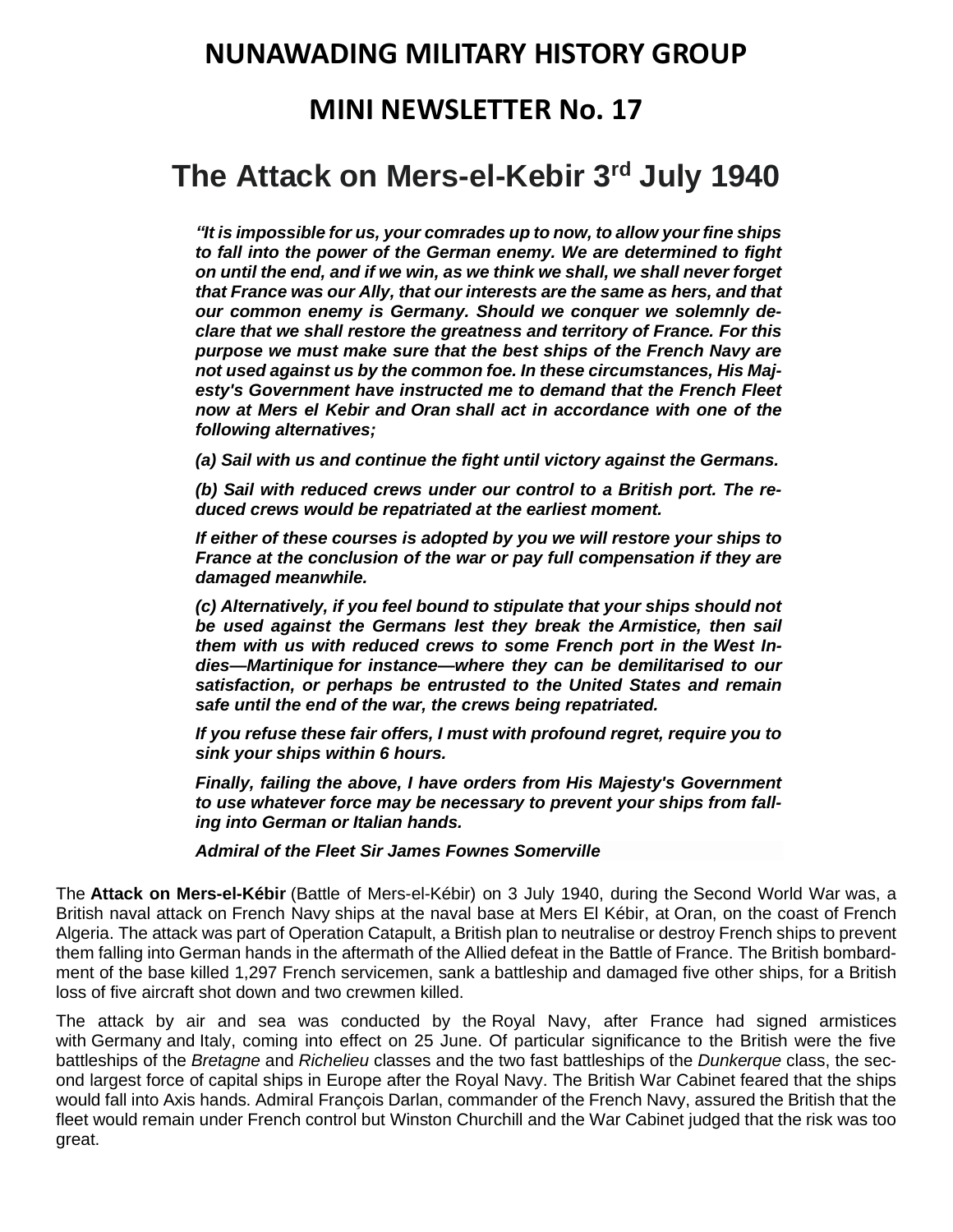The French thought they were acting honourably towards their former ally in terms of their [armistices](https://en.wikipedia.org/wiki/Armistice_of_22_June_1940) with Germany and Italy. The British attack was almost universally condemned in France and resentment festered for years over what was considered a betrayal by their former ally. Marshal [Philippe Pétain,](https://en.wikipedia.org/wiki/Philippe_P%C3%A9tain) who was appointed the prime minister of France on 16 June, [severed diplomatic relations](https://en.wikipedia.org/wiki/Foreign_relations_of_Vichy_France) with the [United Kingdom](https://en.wikipedia.org/wiki/United_Kingdom) on 8 July. The next day, deputies of the [National Assembly](https://en.wikipedia.org/wiki/National_Assembly_(France)) met at [Vichy](https://en.wikipedia.org/wiki/Vichy) and voted to revise the constitution, bringing the [French](https://en.wikipedia.org/wiki/French_Third_Republic)  [Third Republic](https://en.wikipedia.org/wiki/French_Third_Republic) to an end and Pétain was installed with full powers as leader of the new [French State.](https://en.wikipedia.org/wiki/Vichy_France)

French aircraft retaliated by [bombing Gibraltar](https://en.wikipedia.org/wiki/Military_history_of_Gibraltar_during_World_War_II#Vichy_French_attacks:_1940) several times and French ships exchanged fire several times with British ships, before a [tacit](https://en.wiktionary.org/wiki/tacit) truce was observed in the western Mediterranean. On 27 November 1942, after the beginning of [Operation Torch,](https://en.wikipedia.org/wiki/Operation_Torch) the Allied invasion of French North Africa, the French navy foiled [Case Anton,](https://en.wikipedia.org/wiki/Case_Anton) a German and Italian operation to capture the rest of the French fleet at Toulon by the [scuttling](https://en.wikipedia.org/wiki/Scuttling_of_the_French_fleet_in_Toulon) of the ships. The British attack at Mers-el Kébir remains controversial but some historians have written that it demonstrated to the world that Britain would fight on.

#### **French–German armistice**

After the [Fall of France](https://en.wikipedia.org/wiki/Fall_of_France) in 1940 and the armistice between France and [Nazi Germany,](https://en.wikipedia.org/wiki/Nazi_Germany) the British War Cabinet was apprehensive about control over the French navy. The French and German navies combined could alter the balance of power at sea, threatening British imports over the Atlantic and communications with the rest of the [British Empire.](https://en.wikipedia.org/wiki/British_Empire) In Article 8, Paragraph 2 of the Armistice terms, the German government "solemnly and firmly declared that it had no intention of making demands regarding the French fleet during the peace negotiations" and there were similar terms in the armistice with Italy but they were considered by the British to be no guarantee of the neutralisation of the French fleet. On 24 June, Darlan assured [Winston Churchill](https://en.wikipedia.org/wiki/Winston_Churchill) against such a possibility. Churchill ordered that a demand be made that the [French Navy](https://en.wikipedia.org/wiki/French_Navy) (*Marine nationale*) should either join with the [Royal Navy](https://en.wikipedia.org/wiki/Royal_Navy) or be neutralised in a manner guaranteed to prevent the ships falling into Axis hands.

At Italian suggestion, the armistice terms were amended to permit the French fleet temporarily to stay in North African ports, where they might be seized by Italian troops from Libya. The British made a contingency plan, Operation Catapult, to eliminate the French fleet in mid-June, when it was clear that [Philippe Pétain](https://en.wikipedia.org/wiki/Philippe_P%C3%A9tain) was forming a government with a view to ending the war and it seemed likely that the French fleet might be seized by the Germans. In a speech to Parliament, Churchill repeated that the [Armistice of 22 June 1940](https://en.wikipedia.org/wiki/Armistice_of_22_June_1940) was a betrayal of the Allied agreement not to make a separate peace. Churchill said, "What is the value of that? Ask half a dozen countries; what is the value of such a solemn assurance?... Finally, the armistice could be voided at any time on any pretext of non-observance...".

The French fleet had seen little fighting during the Battle of France and was mostly intact. By tonnage, about 40 per cent was in [Toulon,](https://en.wikipedia.org/wiki/Toulon) near [Marseilles,](https://en.wikipedia.org/wiki/Marseilles) 40 per cent in [French North Africa](https://en.wikipedia.org/wiki/French_North_Africa) and 20 per cent in Britain, [Alexandria](https://en.wikipedia.org/wiki/Alexandria) and the [French West Indies.](https://en.wikipedia.org/wiki/French_West_Indies) Although Churchill feared the fleet would be used by the Axis, Hitler and Mussolini did not intend to employ a combined Franco–Italian–German force. The *Kriegsmarine* and [Benito](https://en.wikipedia.org/wiki/Benito_Mussolini)  [Mussolini](https://en.wikipedia.org/wiki/Benito_Mussolini) made overtures but [Adolf Hitler](https://en.wikipedia.org/wiki/Adolf_Hitler) feared that an attempted take-over would provoke the French fleet into defecting to the British. Churchill and Hitler viewed the fleet as a potential threat; the French leaders used the fleet (and the possibility of its rejoining the Allies) as a bargaining counter against the Germans to keep them out of unoccupied France (*[zone libre](https://en.wikipedia.org/wiki/Zone_libre)*) and French North Africa. The armistice was contingent on the French right to man their vessels and the French Navy Minister, Admiral [François Darlan,](https://en.wikipedia.org/wiki/Fran%C3%A7ois_Darlan) had ordered the Atlantic fleet to Toulon to demobilise, with orders to [scuttle](https://en.wikipedia.org/wiki/Scuttling) the ships if the Germans tried to take them.

#### **British–French negotiations**

The British tried to persuade the French authorities in North Africa to continue the war or to hand over the fleet to British control. A British admiral visited Oran on 24 June, and [Duff Cooper,](https://en.wikipedia.org/wiki/Duff_Cooper) [Minister of Information,](https://en.wikipedia.org/wiki/Minister_of_Information) visited Casablanca on 27 June. The French Atlantic ports were in German hands and the British needed to keep the German surface fleet out of the Mediterranean, confine the Italian fleet to the Mediterranean and to blockade ports still under French control. The Admiralty was against an attack on the French fleet in case the ships were not sufficiently damaged, France declared war and the French colonies would be less likely to defect. The Royal Navy lacked the ships permanently to blockade the French naval bases in North Africa and keep the Atlantic approaches open, which made the risk of the Germans or the Italians seizing the French capital ships too great. Because the fleet in Toulon was well guarded by shore artillery, the Royal Navy decided to attack the base in North Africa.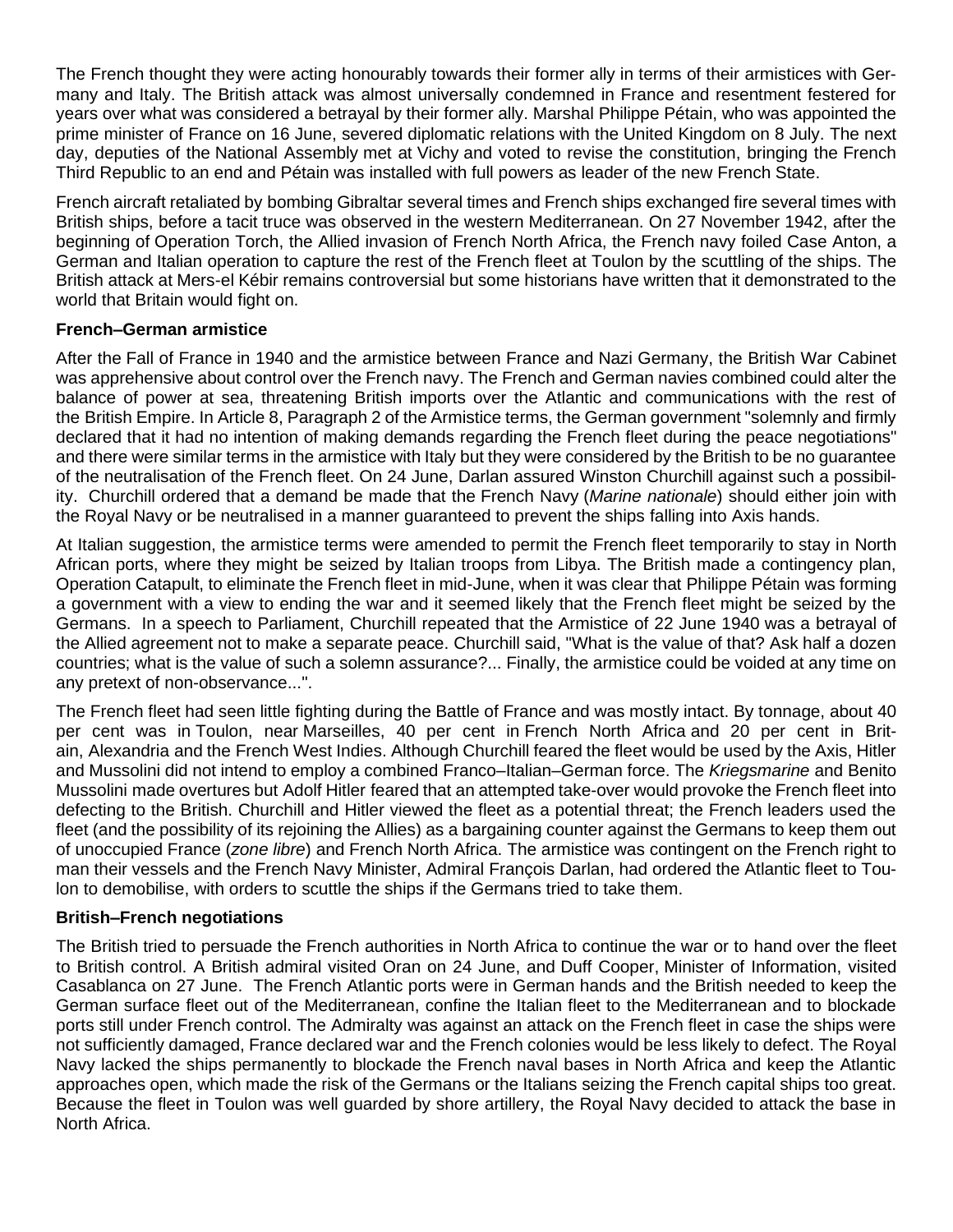#### **Ultimatum**

#### **French ships based in Africa, June 1940**

The most powerful group of French warships was at [Mers-el-Kébir](https://en.wikipedia.org/wiki/Mers-el-K%C3%A9bir) in [French Algeria,](https://en.wikipedia.org/wiki/French_Algeria) comprising the old battleships *[Provence](https://en.wikipedia.org/wiki/French_battleship_Provence)* and *[Bretagne](https://en.wikipedia.org/wiki/French_battleship_Bretagne)*, the newer *[Force de Raid](https://en.wikipedia.org/wiki/Force_de_Raid)* battleships *[Dunkerque](https://en.wikipedia.org/wiki/French_battleship_Dunkerque)* and *[Strasbourg](https://en.wikipedia.org/wiki/French_battleship_Strasbourg)*, the [seaplane](https://en.wikipedia.org/wiki/Seaplane_tender)  [tender](https://en.wikipedia.org/wiki/Seaplane_tender) *[Commandant Teste](https://en.wikipedia.org/wiki/French_seaplane_carrier_Commandant_Teste)*, six destroyers and a gunboat, under the command of Admiral [Marcel-Bruno Gen](https://en.wikipedia.org/wiki/Marcel-Bruno_Gensoul)[soul.](https://en.wikipedia.org/wiki/Marcel-Bruno_Gensoul) Admiral [James Somerville,](https://en.wikipedia.org/wiki/James_Somerville_(admiral)) commander of [Force H,](https://en.wikipedia.org/wiki/Force_H) based in [Gibraltar,](https://en.wikipedia.org/wiki/Gibraltar) was ordered to deliver an ultimatum to the French, the terms of which were contrary to the German-French armistice. Somerville passed the duty of presenting the ultimatum to a French speaker, Captain [Cedric Holland,](https://en.wikipedia.org/wiki/Cedric_Holland) commander of the carrier [HMS](https://en.wikipedia.org/wiki/HMS_Ark_Royal_(91)) *Ark [Royal](https://en.wikipedia.org/wiki/HMS_Ark_Royal_(91))*. Gensoul was affronted that negotiations were not being conducted by a senior officer and sent his lieutenant, Bernard Dufay, which led to much delay and confusion. As negotiations dragged on, it became clear that neither side was likely to give way. Darlan was at home on 3 July and could not be contacted; Gensoul told the French government that the alternatives were internment or battle but omitted the option of sailing to the French West Indies. Removing the fleet to United States waters had formed part of the orders given by Darlan to Gen-soul in the event that a foreign power should attempt to seize his ships.<sup>[\[11\]](https://en.wikipedia.org/wiki/Attack_on_Mers-el-K%C3%A9bir#cite_note-FOOTNOTEButler1971224%E2%80%93225-12)</sup>

#### **Operation Catapult**

#### **Plymouth and Alexandria**

Along with French vessels in metropolitan ports, some had sailed to ports in Britain or to Alexandria in [Egypt.](https://en.wikipedia.org/wiki/Kingdom_of_Egypt) Operation Catapult was an attempt to take these ships under British control or destroy them and the French ships in [Plymouth](https://en.wikipedia.org/wiki/Plymouth) and [Portsmouth](https://en.wikipedia.org/wiki/Portsmouth) were boarded without warning on the night of 3 July 1940. The submarine *[Surcouf](https://en.wikipedia.org/wiki/French_submarine_Surcouf)*, the largest in the world, had been berthed in Plymouth since June 1940. The crew resisted a boarding party and three Royal Navy personnel, including two officers, were killed along with a French sailor. Other ships captured included the old [battleships](https://en.wikipedia.org/wiki/Battleship) *[Paris](https://en.wikipedia.org/wiki/French_battleship_Paris)* and *[Courbet](https://en.wikipedia.org/wiki/French_battleship_Courbet_(1911))*, the [destroyers](https://en.wikipedia.org/wiki/Destroyer) *[Le Tri](https://en.wikipedia.org/wiki/French_destroyer_Le_Triomphant)[omphant](https://en.wikipedia.org/wiki/French_destroyer_Le_Triomphant)* and *[Léopard](https://en.wikipedia.org/wiki/French_destroyer_L%C3%A9opard)*, eight [torpedo boats,](https://en.wikipedia.org/wiki/Torpedo_boat) five submarines and a number of lesser ships. The French squadron in Alexandria (Admiral [René-Émile Godfroy\)](https://en.wikipedia.org/wiki/Ren%C3%A9-%C3%89mile_Godfroy) including the battleship *Lorraine*, heavy cruiser *Suffren* and three modern light cruisers, was neutralised by local agreement.



#### **Attack on Mers-el-Kébir**[

The British force comprised the [battlecruiser](https://en.wikipedia.org/wiki/Battlecruiser) HMS *[Hood](https://en.wikipedia.org/wiki/HMS_Hood_(51))*, the battleships HMS *[Valiant](https://en.wikipedia.org/wiki/HMS_Valiant_(1914))* and *[Resolution](https://en.wikipedia.org/wiki/HMS_Resolution_(09))*, the aircraft carrier *Ark Royal* and an escort of cruisers and destroyers. The British had the advantage of being able to manoeuvre, while the French fleet was anchored in a narrow harbour and its crews did not expect an attack. The main armament of *Dunkerque* and *Strasbourg* was grouped on their bows and could not immediately be brought to bear. The British capital ships had 15 in (381 mm) guns and fired a heavier [broadside](https://en.wikipedia.org/wiki/Broadside) than the French battleships. On 3 July, before negotiations were formally terminated, British [Fairey Swordfish](https://en.wikipedia.org/wiki/Fairey_Swordfish) planes escorted by [Blackburn](https://en.wikipedia.org/wiki/Blackburn_Skua)  [Skuas](https://en.wikipedia.org/wiki/Blackburn_Skua) from *Ark Royal* dropped magnetic mines in the harbour exit. The force was intercepted by French [Curtiss H-75](https://en.wikipedia.org/wiki/Curtiss_H-75) fighters and a Skua was shot down into the sea with the loss of its two crew, the

only British fatalities in the action. French warships were ordered from [Algiers](https://en.wikipedia.org/wiki/Algiers) and Toulon as reinforcements but did not reach Mers-El-Kebir in time. At 5:54 p.m., Churchill ordered the British ships to open fire and the British commenced from 17,500 yd (9.9 mi; 16.0 km). The third British salvo scored hits and a magazine aboard *Bretagne* exploded, the ship sinking with 977 of her crew at 6:09 p.m. After thirty salvoes, the French ships stopped firing; the British force altered course to avoid return fire from the French coastal forts but *Provence*, *Dunkerque,* the destroyer *[Mogador](https://en.wikipedia.org/wiki/French_destroyer_Mogador)* and two other destroyers were damaged and run aground by their crews.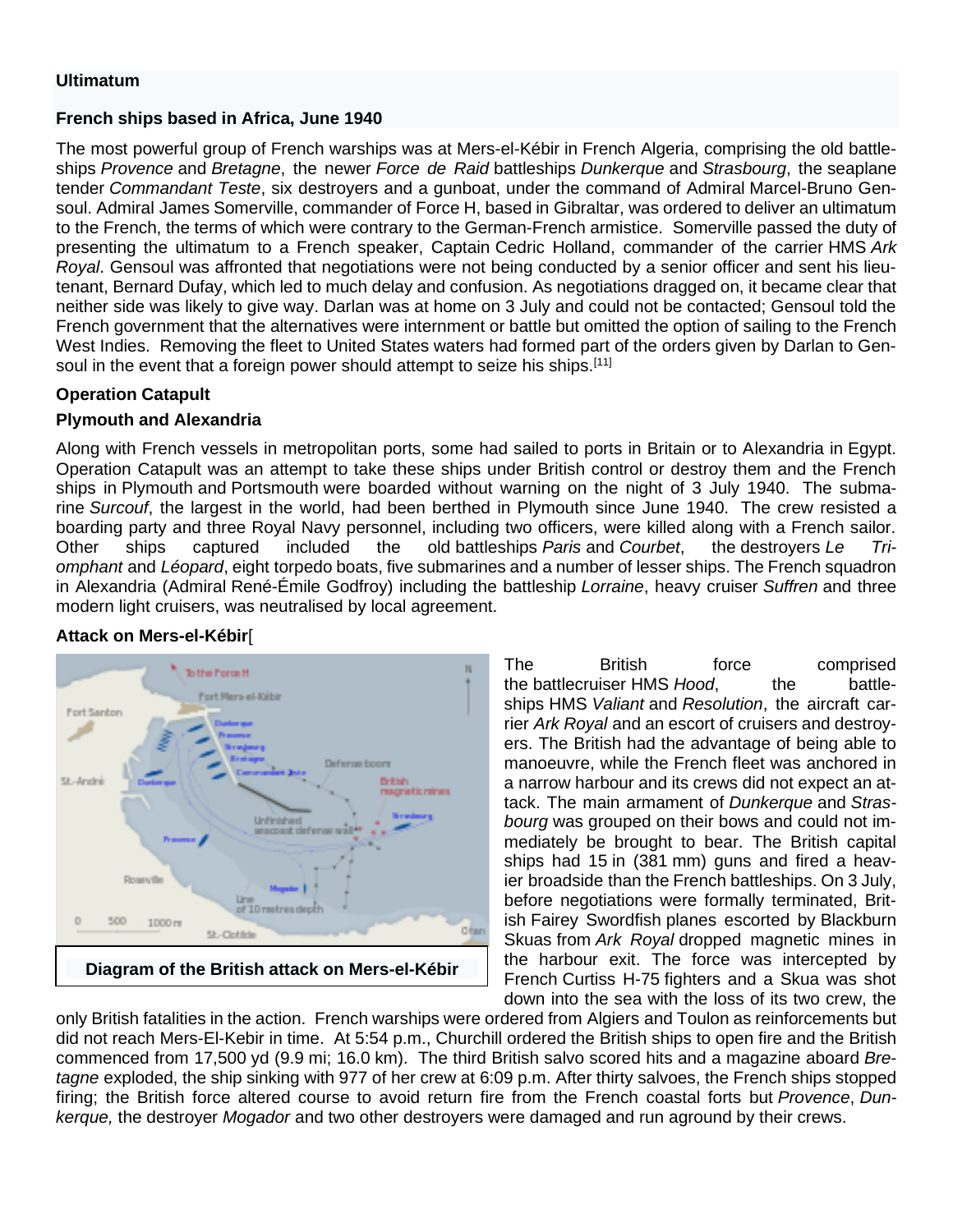

**[Blackburn Skuas](https://en.wikipedia.org/wiki/Blackburn_Skuas) of [No 800](https://en.wikipedia.org/wiki/800_Naval_Air_Squadron)  [Squadron Fleet Air Arm](https://en.wikipedia.org/wiki/800_Naval_Air_Squadron) prepare to take off from HMS** *Ark Royal*

*Strasbourg*, three destroyers and one gunboat managed to avoid the magnetic mines and escape to the open sea under attack from a flight of bombarmed Swordfish from *Ark Royal*. The French ships responded with antiaircraft fire and shot down two Swordfish, the crews being rescued by the destroyer HMS *[Wrestler](https://en.wikipedia.org/wiki/HMS_Wrestler_(D35))*. As the bombing had little effect, at 6:43 p.m. Somerville ordered his forces to pursue and the light cruisers HMS *[Arethusa](https://en.wikipedia.org/wiki/HMS_Arethusa_(26))* and *[Enterprise](https://en.wikipedia.org/wiki/HMS_Enterprise_(D52))* engaged a French gunboat. At 8:20 p.m. Somerville called off the pursuit, feeling that his ships were ill-deployed for a night engagement. After another ineffective Swordfish attack at 8:55 p.m., *Strasbourg* reached Toulon on 4 July.

The French *[aviso](https://en.wikipedia.org/wiki/Aviso)* [\(gunboat\)](https://en.wikipedia.org/wiki/Gunboat) *[Rigault de Genouilly](https://en.wikipedia.org/wiki/French_aviso_Rigault_de_Genouilly)*, en route to Oran, met Force H at 7:33 p.m. and sailed towards *Hood*, only to be fired on by *Arethusa* and *Enterprise* at 12,000 and 18,000 yd (5.9 and 8.9 nmi; 6.8 and 10.2 mi; 11 and 16 km) respectively, along with several 15 in (380 mm) shells from *Hood*, against which the French ship fired nineteen 5.45 in

(138 mm) shells before being hit by *Enterprise*. On the next day, the British submarine HMS *[Pandora](https://en.wikipedia.org/wiki/HMS_Pandora_(N42))* encountered the ship off the Algerian coast, mistook it for a cruiser and sank it. The [French](https://en.wikipedia.org/wiki/French_Air_Force) 



**Battleship** *[Bretagne](https://en.wikipedia.org/wiki/French_battleship_Bretagne)* **on fire, still under bombardment**

[Air Force](https://en.wikipedia.org/wiki/French_Air_Force) (*Armée de l'Air*) made reprisal raids on Gibraltar, including a halfhearted night attack on 5 July, when many bombs landed in the sea.

#### **Actions of 8 July**

The British believed that the damage inflicted on *Dunkerque* and *Provence* was not serious and raided Mers-el-Kébir again on the morning of 8 July, with Swordfish aircraft from *Ark Royal*. A [torpedo](https://en.wikipedia.org/wiki/Torpedo) hit the patrol boat *Terre-Neuve*, moored alongside *Dunkerque*, full of [depth](https://en.wikipedia.org/wiki/Depth_charge)  [charges.](https://en.wikipedia.org/wiki/Depth_charge) *Terre-Neuve* quickly sank and the depth charges went off, causing serious damage to *Dunkerque*. The last part of Operation Catapult was another attack on 8 July, by aircraft from the carrier HMS *[Hermes](https://en.wikipedia.org/wiki/HMS_Hermes_(95))* against the battleship *[Richelieu](https://en.wikipedia.org/wiki/French_battleship_Richelieu#British_attack_on_8_July_1940)* at [Dakar;](https://en.wikipedia.org/wiki/Dakar) the battleship was seriously damaged.

# **Aftermath**

**Analysis**

Churchill wrote "This was the most hateful decision, the most unnatural and painful in which I have ever been concerned". Relations between Britain and France were severely strained for some time and the Germans en-



**aground, after having been hit by a 15-inch shell.**

joyed a [propaganda](https://en.wikipedia.org/wiki/Propaganda) coup. Somerville said that it was "...the biggest political blunder of modern times and will rouse the whole world against us...we all feel thoroughly ashamed...".

The attack revived Anglophobia in France but demonstrated British resolve to continue the war and rallied the British Conservative Party around Churchill [\(Neville Chamberlain,](https://en.wikipedia.org/wiki/Neville_Chamberlain) Churchill's predecessor as prime minister, was still party leader). The British action showed the world that defeat in France had not reduced the determination of the government to fight on and ambassadors in Mediterranean countries reported favourable reactions.

The French ships in Alexandria under the command of Admiral [René-Emile Godfroy,](https://en.wikipedia.org/wiki/Ren%C3%A9-Emile_Godfroy) including the old battleship *[Lorraine](https://en.wikipedia.org/wiki/French_battleship_Lorraine)* and four [cruisers,](https://en.wikipedia.org/wiki/Cruiser) were blockaded by the British on 3 July and offered the same terms as at Mers-el-Kébir. After delicate negotiations, conducted on the part of the Brit-

ish by Admiral [Andrew Cunningham,](https://en.wikipedia.org/wiki/Andrew_Cunningham,_1st_Viscount_Cunningham_of_Hyndhope) Godfroy agreed on 7 July to disarm his fleet and stay in port until the end of the war. Some sailors joined the Free French while others were repatriated to France; *Surcouf* and the ships at Alexandria went on to be used by the Free French after May 1943. The British attacks on French vessels in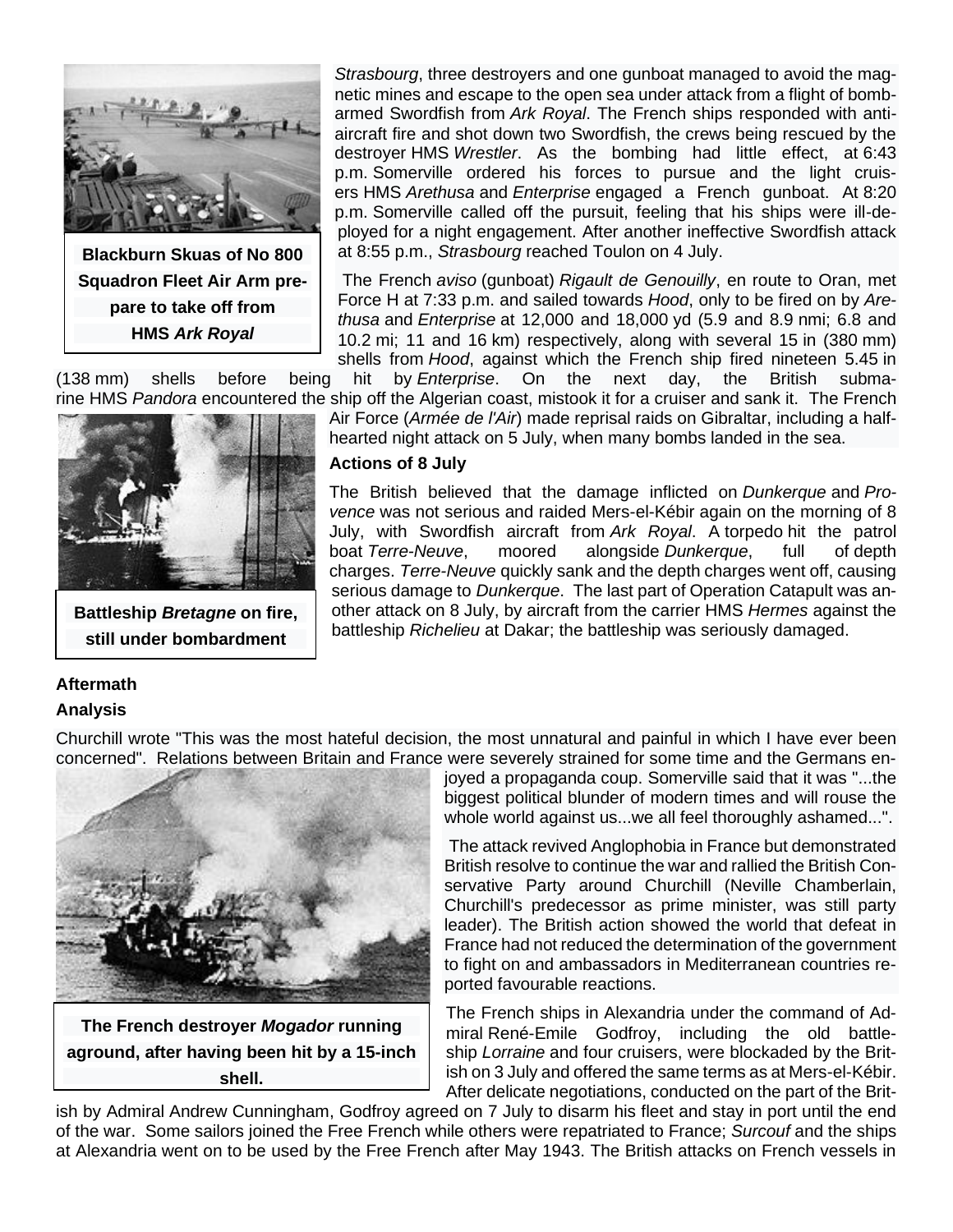port increased tension between Churchill and [Charles de Gaulle,](https://en.wikipedia.org/wiki/Charles_de_Gaulle) who was recognised by the British as the leader of the Free French Forces on 28 June 1940.

According to his [principal private secretary](https://en.wikipedia.org/wiki/Principal_Private_Secretary_to_the_Prime_Minister) Eric Seal, "[Churchill] was convinced that the Americans were impressed by ruthlessness in dealing with a ruthless foe; and in his mind the American reaction to our attack on the French fleet in Oran was of the first importance". On 4 July, Roosevelt told the French ambassador that he would have done the same. De Gaulle's biographer [Jean Lacouture](https://en.wikipedia.org/wiki/Jean_Lacouture) blamed the tragedy mainly on miscommunication; had Darlan been in contact on the day or had Somerville possessed a more diplomatic character, a deal might have been done. Lacouture accepted that there was a danger that the French ships might have been captured by German or more likely Italian troops, as proven by the ease with which the British seized French ships in British ports or the German seizure of French ships in [Bizerte](https://en.wikipedia.org/wiki/Bizerte) in Tunisia in November 1942.

#### **Casualties**

#### **Subsequent events**

#### **British–Vichy hostilities**

Following the 3 July operation, Darlan ordered the French fleet to attack Royal Navy ships wherever possible;



Pétain and his foreign minister [Paul Baudouin](https://en.wikipedia.org/wiki/Paul_Baudouin) over-ruled the order the next day. Military retaliation was conducted through ineffective [air raids on Gibraltar](https://en.wikipedia.org/wiki/Military_history_of_Gibraltar_during_World_War_II#Vichy_French_attacks:_1940) but Baudouin noted that "the attack on our fleet is one thing, war is another". As sceptics had warned, there were also complications with the French empire; when French colonial forces defeated de Gaulle's Free French Forces at the [Battle of Dakar](https://en.wikipedia.org/wiki/Battle_of_Dakar) in September 1940, Germany responded by permitting Vichy France to maintain its remaining ships armed, rather than demobilised. On 24 September Gibraltar was bombed by sixty Vichy French, aircraft which dropped 45 long tons (46 t) of bombs and that night, 81 bombers dropped 60 long tons (61 t) of bombs. The French 2nd Destroyer Division comprising *[Fougueux](https://en.wikipedia.org/wiki/French_destroyer_Fougueux)*, *[Frondeur](https://en.wikipedia.org/wiki/French_destroyer_Frondeur)*, *[Épée](https://en.wikipedia.org/wiki/French_destroyer_%C3%89p%C3%A9e_(1938))* and *[Fleuret](https://en.wikipedia.org/wiki/French_destroyer_Fleuret_(1938))* had sailed from Casablanca on 24 September and in the early hours of 25 September encountered the destroyer HMS *[Hotspur](https://en.wikipedia.org/wiki/HMS_Hotspur_(H01))* patrolling off Gibraltar. *Épée* opened fire but its 5.1 in (130 mm) guns broke down after firing fourteen shells, *Fleuret* did not open fire because it could not get on target and the other French destroyers fired six shots

between them. *Hotspur* returned fire but this was not reported by the French ships.

On 27 September Force H stayed at sea after receiving "a charming message [that] the whole of the Toulon fleet was coming out to have a scrap with us" but the two navies adhered to a tacit understanding that the British did not attack more powerful French forces at sea or ships in port but intercepted other French ships,

Though British commanders had precise instructions regarding the interception of French shipping, discretion might prove the better part of valour if Vichy escorts were liable to inflict serious loss.

In the autumn, the French sent a convoy through the Straights of Gibraltar untroubled, a state of affairs which rarely changed during the Mediterranean Campaign.

#### *Postscript to the attack on Mers el Kebir*

#### *Gibraltarian civilians*

*In early June 1940, about 13,500 civilians had been evacuated from Gibraltar to Casablanca in French Morocco. Following the capitulation of the French to the Germans and the attack on Mers-el-Kébir, the Vichy government found their presence an embarrassment. Later in June, 15 British cargo vessels arrived in Casablanca under Commodore Crichton, repatriating 15,000 French servicemen who had been rescued from Dunkirk. Once the French troops had disembarked, the ships were interned until the Commodore agreed to take away the evacu*ees, who, reflecting tensions generated after the attack on Mers-el-Kébir, were escorted to the ships at bayonet *point, minus many of their possessions.*